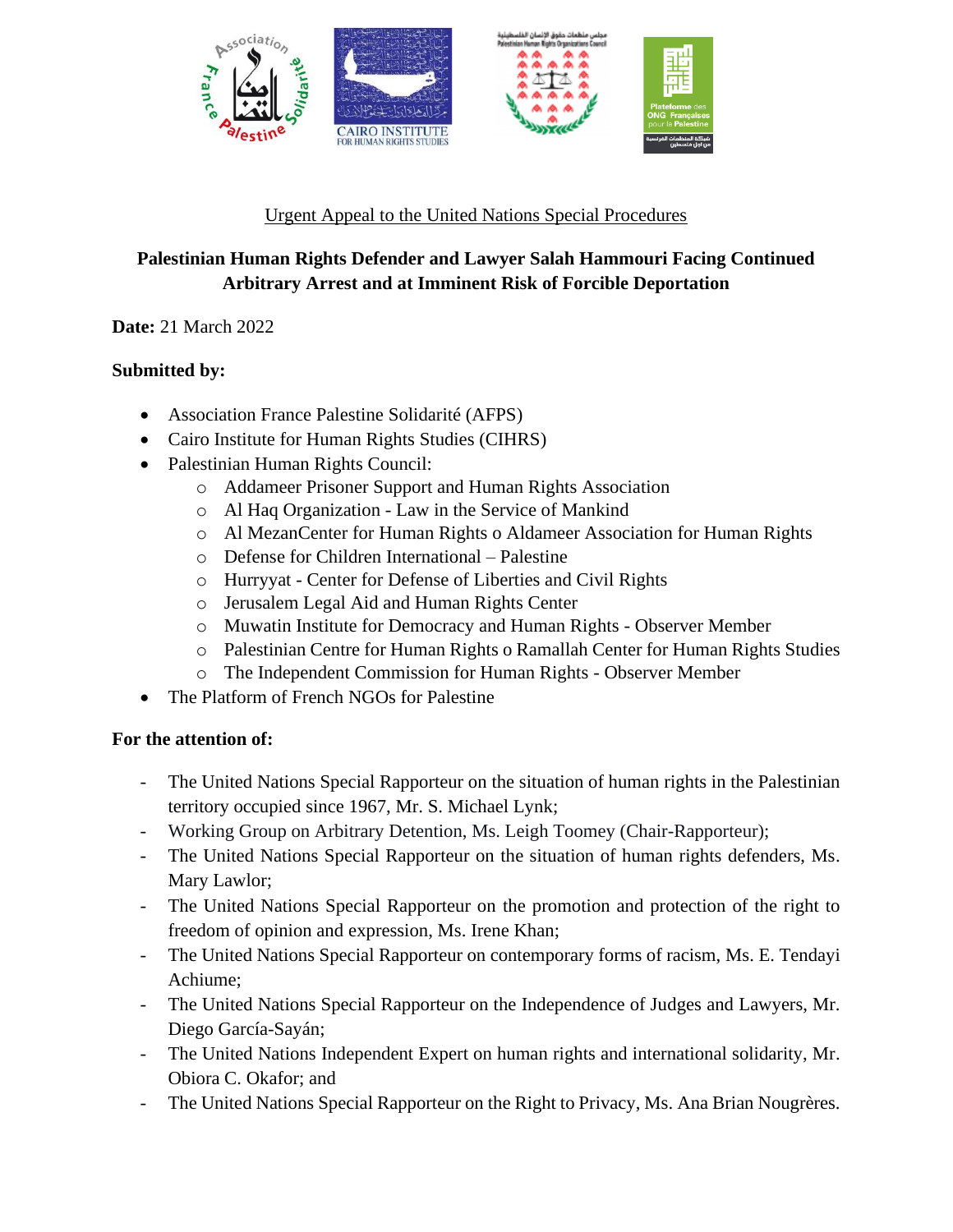

#### - **Introduction and Case Summary**

On 7 March 2022, between 4:00-5:00 am, about 25 Israeli occupying forces, including special unit forces, *Al-Musta'ribeen Unit*, broke Salah Hammouri's apartment door in Kufor Aqab north of Jerusalem, entered his bedroom, and grabbed him from his bed while still sleeping. The Israeli occupying forces ransacked the premises and confiscated three mobile phones and one laptop belonging to Salah. During his arrest, Salah sustained an injury to his wrist as he was bound with a plastic zip-tie, aggressively escorted out, and forced to kneel on the floor facing a wall until he was transferred to a military jeep. Salah was first taken to Ofer military base in Beitounia, Ramallah, where he was held until the evening and later transferred to Al-Mascobbiya Interrogation Center in Jerusalem. On 13 March 2022, Salah was again transferred to the holding section in Ofer prison, where he is currently detained when submitting this urgent appeal.

On 9 March 2022, Salah Hammouri appeared in Ofer military court via video conference, where the military judge ruled to extend his detention for 48 hours to issue an administrative detention order. The following day, on 10 March 2022, the Israeli military commander issued a three-month<sup>1</sup> administrative detention order against Salah, without charge or trial, based on "secret information." Notably, 490 Palestinian administrative detainees are currently undertaking a collective boycott of Israeli military courts to protest the Israeli occupation's illegal systematic, and arbitrary practice of administrative detention.<sup>2</sup> Salah joins the boycott, refusing to participate in the military proceedings related to his administrative detention and requesting his legal counsel do the same.

Salah Hammouri, 36 years old, is a Palestinian-French Jerusalemite, long-time human rights defender (HRD), a lawyer with Addameer Prisoner Support and Human Rights Association, and a former political prisoner. Salah has been the subject of Israeli persecution since he was 15 years old when he sustained a bullet injury in 2000. He was first arrested at the age of 16 and has since then been facing continuous judicial and administrative harassment by the Israeli occupation authorities, including six periods of imprisonment and [arbitrary arrests,](https://www.fidh.org/en/issues/human-rights-defenders/israel-opt-arbitrary-detention-and-judicial-harassment-of-mr-salah) several travel bans, exorbitant bail and fines, house arrests, [separation from his](https://www.diplomatie.gouv.fr/en/country-files/israel-palestinian-territories/news/2018/article/israel-release-of-salah-hamouri-30-09-18) family, surveillance and spyware attack, and most recently, th[e](https://addameer.org/news/4562) [illegal revocation](https://addameer.org/news/4562) of his permanent Jerusalem residency and forced

<sup>&</sup>lt;sup>1</sup> On 10 March 2022, the Israeli military commander issued a four-month administrative detention order, however, later on 13 March 2020, Salah's legal counsel was notified that the administrative detention order was faultily dated and corrected the duration of the order to three months instead of four months.

<sup>2</sup> *Addameer Prisoner Support and Human Rights Association,* "'Our Decision is Freedom…No to Administrative Detention': Palestinian Administrative Detainees Declare Boycott of Israeli Military Courts" 15 February 2022, [https://www.addameer.org/index.php/news/4662#\\_ftn1](https://www.addameer.org/index.php/news/4662#_ftn1)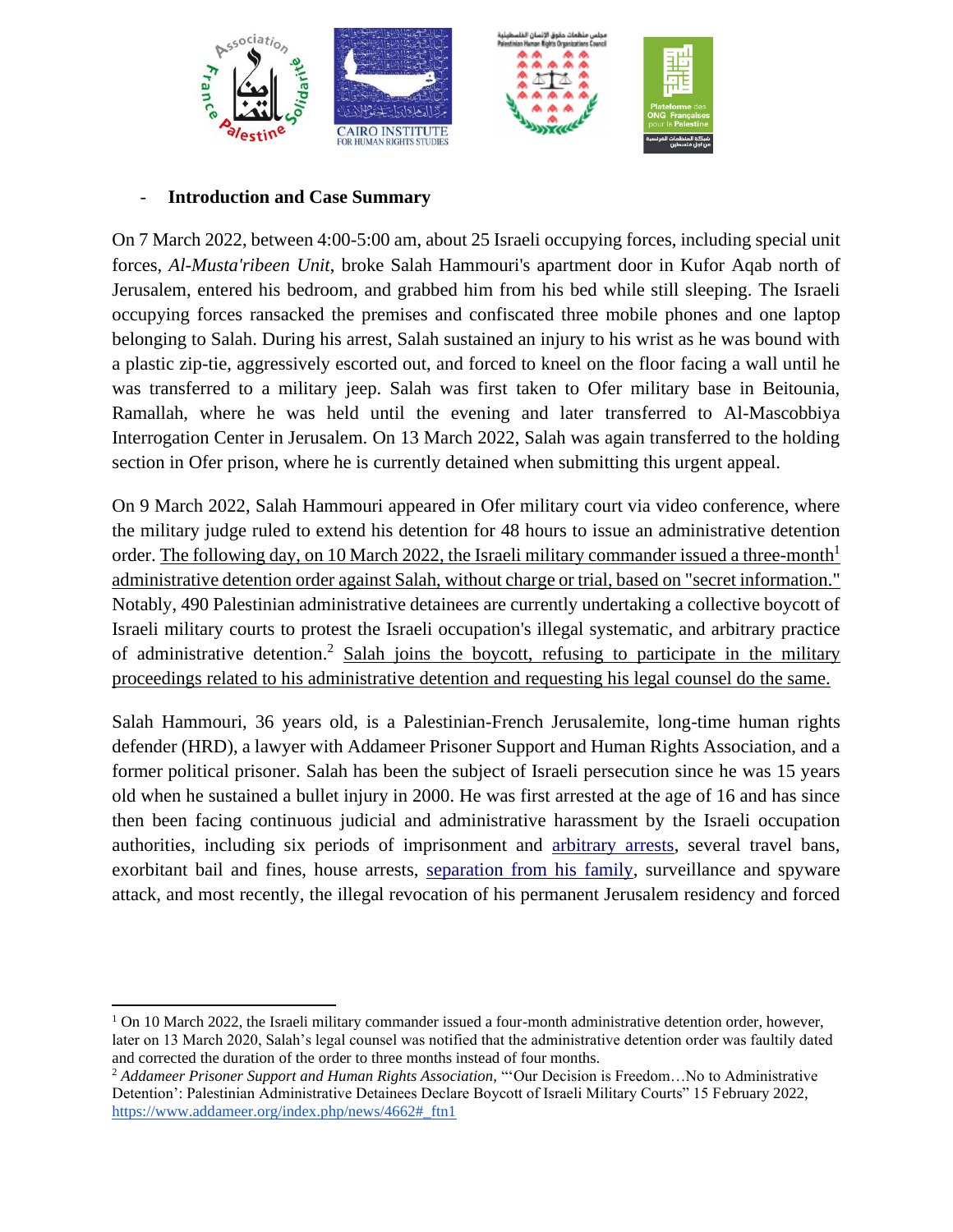

deportation from Jerusalem on 18 October 2021, $3$  in addition to his current arbitrary administrative detention subject to indefinite renewals.

#### - **Administrative Detention Amidst Residency Revocation**

The arbitrary arrest and detention of Salah Hammouri are made more urgent and exceptional in light of the Israeli Minister of Interior's unlawful decision, on 18 October 2021, to revoke his permanent residency status in Jerusalem based on a "breach of allegiance to the State of Israel."<sup>4</sup> The initiation of his residency revocation under Amendment No. 30 to the Entry into Israel Law of 1952 entails profound violations of international law and puts him at imminent risk of forced deportation.<sup>5</sup> It directly breaches Article 45 of the Hague Regulations and Article 68(3) of the Geneva Convention (GCIV), with the resulting forcible transfer violating Article 49 of the GCIV, amounting to a grave breach of the Geneva Conventions, the war crime of forced population transfer, and crimes against humanity of displacement,<sup>6</sup> and apartheid.<sup>7</sup> It further results in the denial of basic human rights, including rights to family life, health, education, work, and many other civil, political, social, economic, and cultural rights.

Further still, the circumstances of the ongoing residency revocation procedures and arbitrary detention of Salah Hammouri are creating a phenomenon akin to a legal blackhole wherein the broader Israeli legal regime governing his status as a Jerusalemite is suspended. Israel's procedure of administrative detention, in which a detainee is held without charge or trial, is based on the *British Mandate Defense (Emergency) Regulations (1945)*, later reappropriated and incorporated by the Israeli occupation under three separate laws: **(1)** Article 285 of Military Order 1651, which is part of the military legislation applying in the West Bank; **(2)** Internment of Unlawful Combatants Law (Unlawful Combatants Law), which has been used against residents of the Gaza Strip since 2005; **(3)** Emergency Powers (Detentions) Law, which applies to individuals holding Israeli citizenship.<sup>8</sup> Whereas the Israeli military commander orders administrative detention in the

<sup>4</sup> See *Supra 1*; *Addameer Prisoner Support and Human Rights Association*, "Joint Urgent Appeal to the United Nations Special Procedures on the Imminent Threat of Forcible Transfer/Deportation of Salah Hammouri for 'Breach of Allegiance,'" 30 September 2020. Available at: https://www.addameer.org/news/human-rightsorganisations-send-urgent-appeal- un-special-procedures-imminent-threat-forcible.

<sup>5</sup> *Al-Haq, "*Punitive Residency Revocation: The Most Recent Tool of Forcible Transfer", 17 March 2022. Available at: [Punitive Residency Revocation: the Most Recent Tool of Forcible Transfer \(alhaq.org\)](https://www.alhaq.org/advocacy/6257.html)

<sup>&</sup>lt;sup>3</sup> See PHRC and PNGO's urgent appeal to the UN Special Procedures on Salah Hammouri's residency revocation and imminent deportation, submitted 27 October 2021[: https://addameer.org/news/4562](https://addameer.org/news/4562)

 $6$  Article 7(1)(d), Rome Statute of the International Criminal Court.

 $7$  Article 7(2)(h), Rome Statute of the International Criminal Court.

<sup>8</sup> *Addameer Prisoner Support and Human Rights Association,* "Administrative Detention in the Occupied Palestinian Territory: A Legal Analysis Report," Fourth Edition 2016,

[https://www.addameer.org/sites/default/files/publications/administrative\\_detention\\_analysis\\_report\\_2016.pdf](https://www.addameer.org/sites/default/files/publications/administrative_detention_analysis_report_2016.pdf)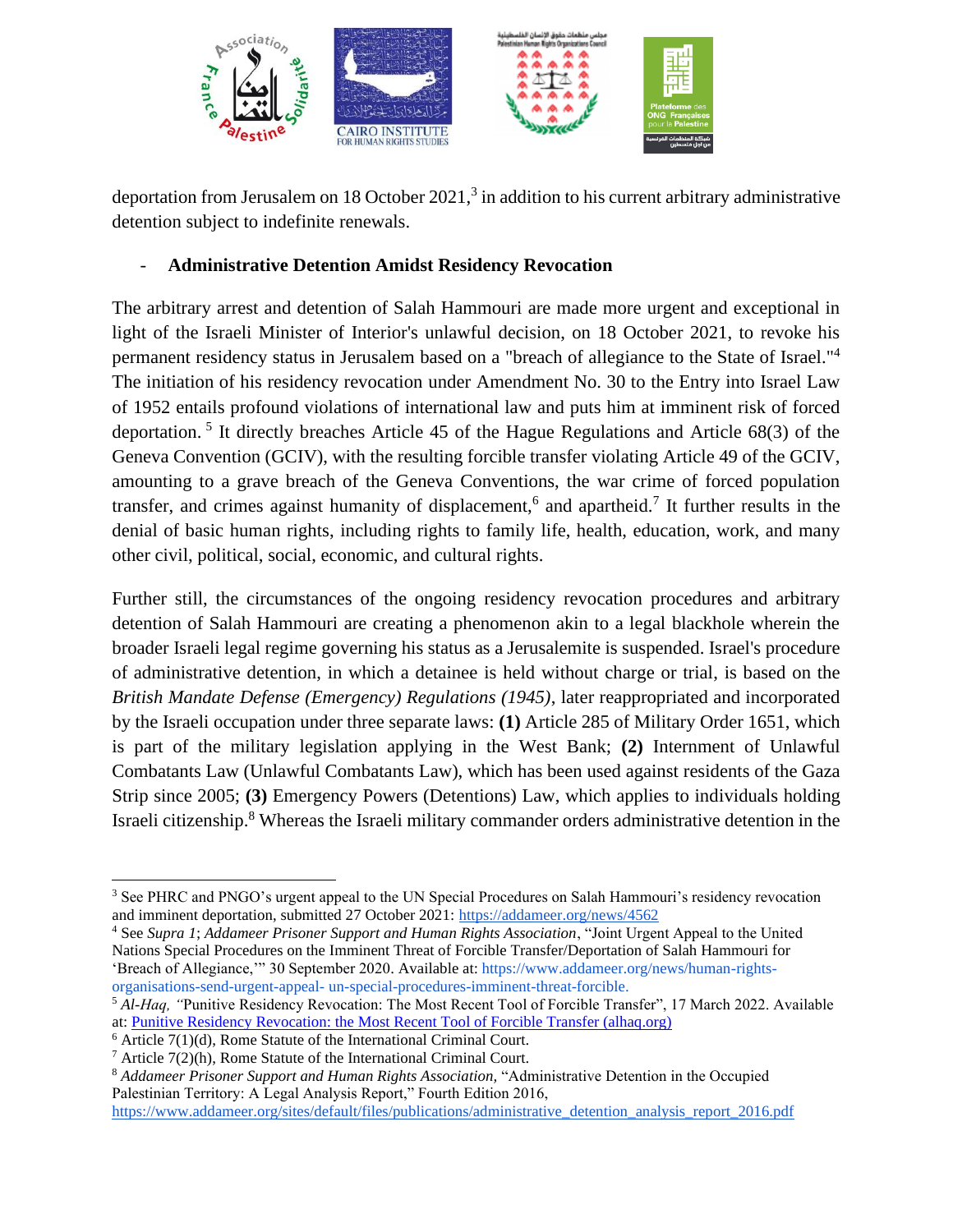

oPt, administrative detention for Jerusalemites and Palestinians with Israeli citizenship is authorized by the Israeli Minister of 'Defense."<sup>9</sup>

In the case of Salah Hammouri, a native Jerusalemite, IOF arbitrarily arrested him, transferring him first to a military base to conduct the required physical examination before transferring him to Ofer military base for interrogation. Nevertheless, following the interrogation, Salah remained in a military jeep in front of Ofer military prison for six hours, as Ofer prison administration refused to take him as his legal status was not that of a Palestinian from the oPt. Instead, he was later transferred to Al-Mascobiya Detention Center in Jerusalem. Importantly, the legal void created by the ongoing revocation procedures and arbitrary detention of Salah Hammouri is exploited by Israeli occupation authorities to forcibly establish his residency revocation as *fait accompli*, irrespective of ongoing civil court procedures. Salah's case establishes a dangerous precedent for the Israeli occupation's escalation of residency revocation and arbitrary administrative detention.

### - **Ongoing Legal Procedures Contesting Salah Hammouri's Residency Revocation**

Still, and at the time of his latest arrest, Salah continues to wage a legal battle challenging his illegal residency revocation. On 18 October 2021, the Israeli Interior Ministry officially notified Salah Hammouri of the revocation of his permanent residency status in Jerusalem, following the notification of the Ministry's intention to revoke his permanent residency on 3 September 2020.<sup>10</sup> Since the revocation, Salah Hammouri's defense counsel submitted an appeal against the residency revocation, along with a petition to suspend the procedures associated with the residency revocation—most prominently freedom of movement beyond the neighborhood of Kufur Aqab, the travel ban, and halting of residency social security and health insurance benefits.

Nevertheless, on 14 December 2021, Salah Hammouri received a letter from the Israeli National Social Security Agency notifying him of his national and health insurance termination due to his "leaving the country" and lack of "proof of residency."<sup>11</sup> On 26 December 2021, the Israeli High Court issued a decision rejecting the appeal to suspend procedures regarding the permanent residency revocation, citing "secret information" provided by the Israeli Interior Ministry determining Salah Hammouri to continue to pose a "security threat."

Following, on 3 January 2022, the Jerusalem District Court ruled to dismiss the defense counsel's appeal of the permanent residency revocation until a final ruling by the Israeli High Court on the

<sup>&</sup>lt;sup>9</sup> Ibid; for greater analysis of the differing legal regimes governing administrative detention, see p. 24-27. <sup>10</sup> See *Supra 1.*

<sup>11</sup> *Addameer Prisoner Support and Human Rights Association*, "Israeli High Court Rules to Move Forward with the Implementation of the Permanent Residency Revocation and Forced Deportation of HRD Salah Hammouri," 10 February 2022[, https://addameer.org/news/4687](https://addameer.org/news/4687)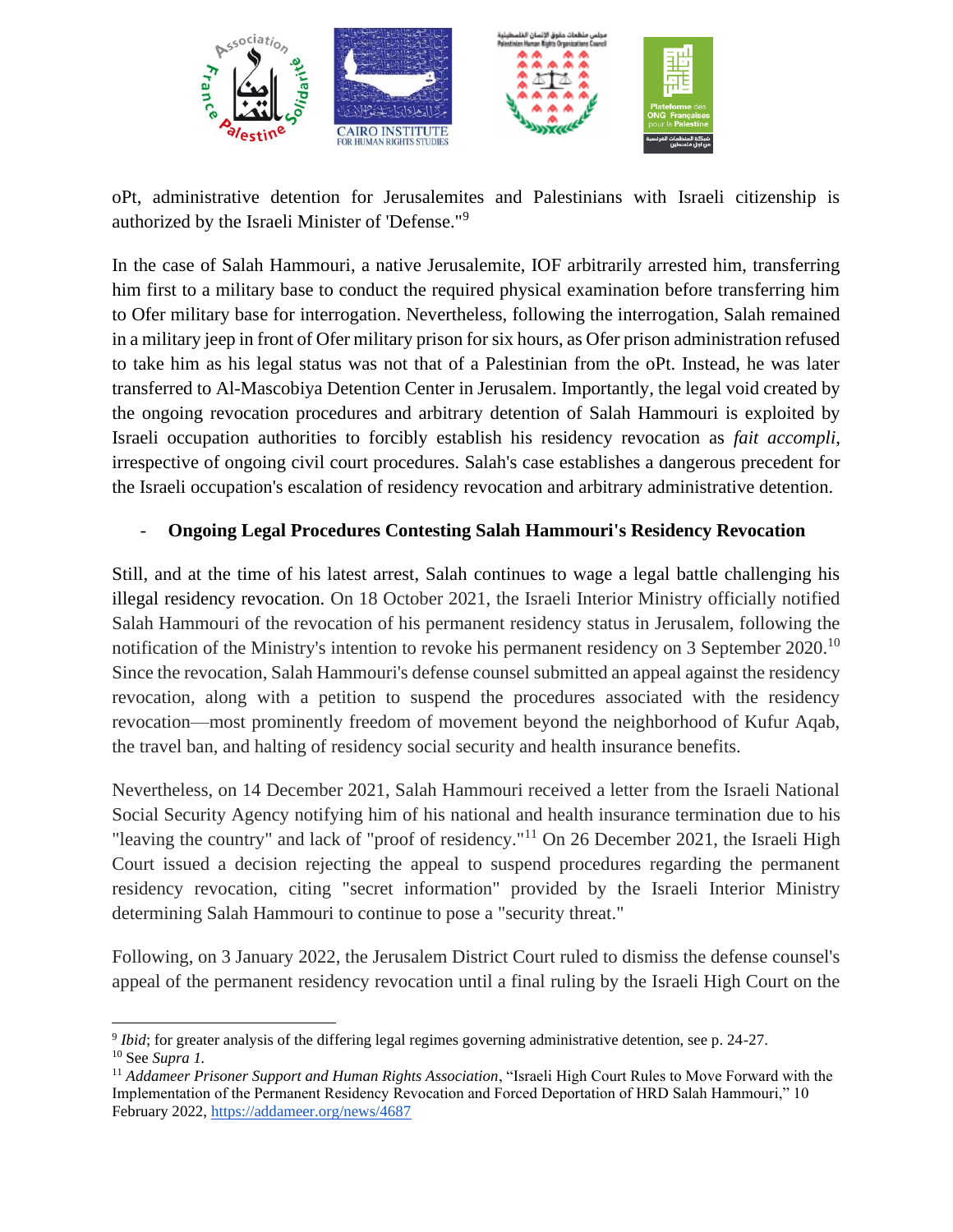

matter. On 3 February 2022, the defense counsel submitted two petitions to the Israeli Interior Ministry and Attorney General in response to the Israeli High Court, petitioning for a suspension of the implementation of the residency revocation procedures until a final ruling by the Israeli High Court.<sup>12</sup> Most recently, on 24 February 2022, the Israeli Attorney General, in response to the High Court, also recommended rejecting the appeal, citing the "secret information" provided by the Israeli Interior Ministry.<sup>13</sup>

On 10 March 2022, the Israeli High Court adopted the recommendation made by the Israeli Attorney General and rejected the appeal. Salah Hammouri's lawyer was made aware of communication by the Israeli Attorney General to the Israeli High Court on their intention to issue an administrative detention order against Salah in an attempt to strengthen the Attorney's claim about the alleged national threat that he poses through a "secret file."

## - **Continued Persecution and Harassment**

Amid legal procedures and advocacy challenging the Israeli occupation regime's gross violations amounting to war crimes and the crime of apartheid, Salah's case has been increasingly highlighted on the international fora by UN Special Rapporteurs,  $^{14}$  NGOs,  $^{15}$  and human rights organizations.  $^{16}$ . For that, Israeli occupation authorities have systematically harassed and targeted Salah, a vocal Palestinian human rights advocate, to repress his right to free expression and delegitimize and discredit his work as a human rights defender.

The Israeli occupation regime's recen[t](https://addameer.org/news/4541) [arbitrary and blanket criminalization](https://addameer.org/news/4541) of six leading Palestinian civil society organizations, Addameer among them, in October 2021, equally relied upon the denial of due process and the use of alleged "secret evidence." This draconian decision was widely denounced by [international human rights organizations](https://www.hrw.org/news/2021/10/22/israel/palestine-designation-palestinian-rights-groups-terrorists) and [UN bodies](https://www.ohchr.org/EN/NewsEvents/Pages/DisplayNews.aspx?NewsID=27702&LangID=E) as a "frontal attack on the Palestinian human rights movement," constituting political persecution devoid of any legal basis. Nevertheless, Israeli occupation authorities continue to leverage individual Palestinian

<sup>12</sup> *Ibid.*

<sup>&</sup>lt;sup>13</sup> Addameer Prisoner Support and Human Rights Association, "Israeli Occupation Forces Arrest Human Rights Defender and Addameer Lawyer Salah Hammouri," 7 March 2022, https://www.addameer.org/news/4716

<sup>&</sup>lt;sup>14</sup> UN OHCHR, "Israel must safeguard human rights defenders in Occupied Palestinian Territory and within its borders – UN expert", 11 August 2021. Available at: [https://www.ohchr.org/en/press-releases/2021/08/israel-must](https://www.ohchr.org/en/press-releases/2021/08/israel-must-safeguard-human-rights-defenders-occupied-palestinian-territory?LangID=E&NewsID=27375)[safeguard-human-rights-defenders-occupied-palestinian-territory?LangID=E&NewsID=27375](https://www.ohchr.org/en/press-releases/2021/08/israel-must-safeguard-human-rights-defenders-occupied-palestinian-territory?LangID=E&NewsID=27375)

<sup>&</sup>lt;sup>15</sup> Front Line Defenders, "Human Rights Defender Facing Deportation for Alleged "Breach of Allegiance", 28 February 2022. Available at: [https://www.frontlinedefenders.org/en/case/human-rights-defender-facing-deportation](https://www.frontlinedefenders.org/en/case/human-rights-defender-facing-deportation-alleged-%E2%80%9Cbreach-allegiance%E2%80%9D)[alleged-%E2%80%9Cbreach-allegiance%E2%80%9D](https://www.frontlinedefenders.org/en/case/human-rights-defender-facing-deportation-alleged-%E2%80%9Cbreach-allegiance%E2%80%9D) 

<sup>&</sup>lt;sup>16</sup> Human Rights Watch, "Spyware Used to Hack Palestinian Rights Defenders", 8 November 2022. Available at: <https://www.hrw.org/news/2021/11/08/spyware-used-hack-palestinian-rights-defenders>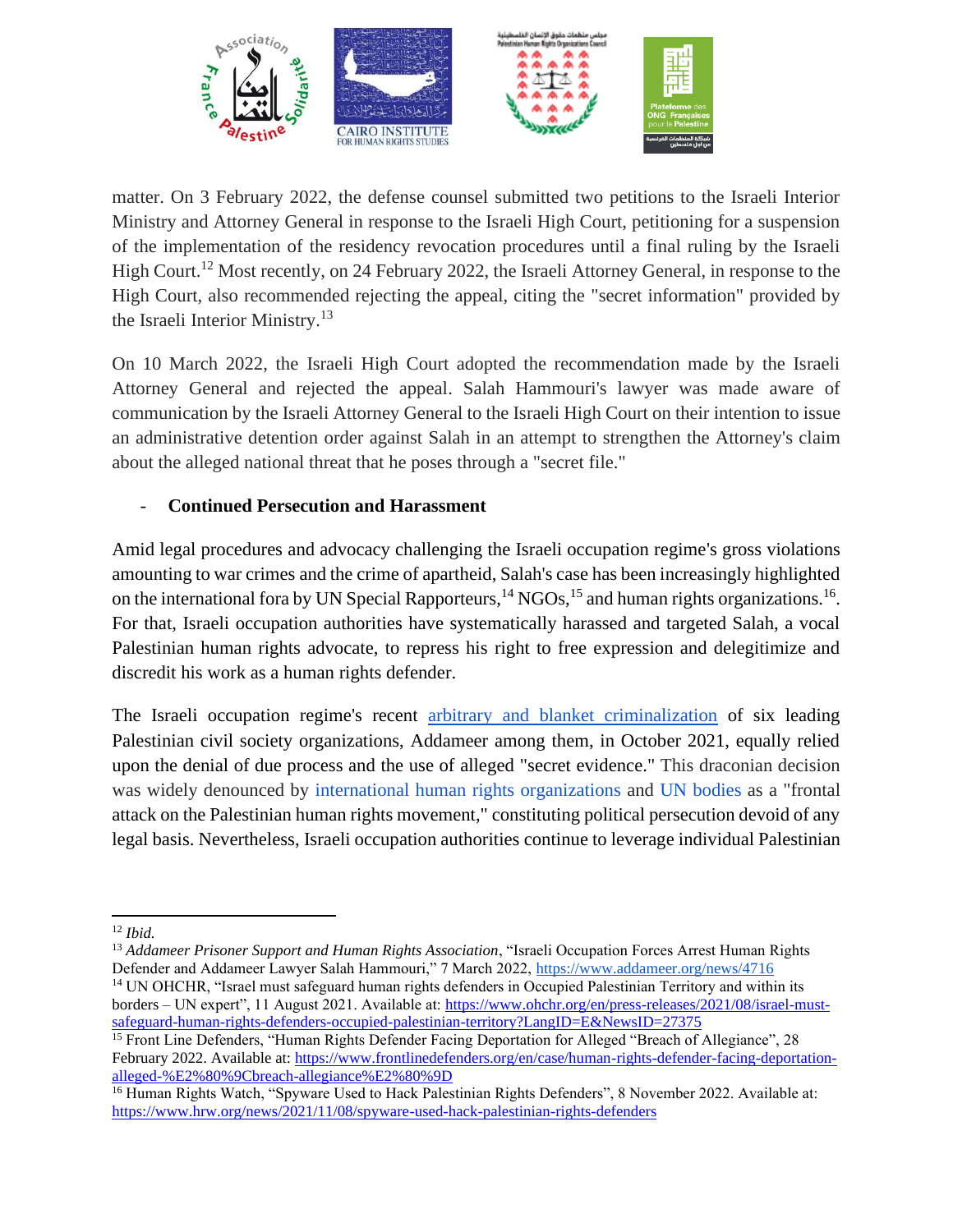

human rights defenders to escalate systematic harassment campaigns against Palestinian civil society and persist in their attempts to criminalize the six targeted Palestinian CSOs further.

On 8 November 2021, a Front Line Defenders [investigation](https://www.frontlinedefenders.org/en/statement-report/statement-targeting-palestinian-hrds-pegasus) conducted in collaboration wit[h](https://citizenlab.ca/) [Citizen Lab](https://citizenlab.ca/) and Amnesty International's Security Lab found that Salah Hammouri had been one of six Palestinian HRDs hacked by Israeli NSO Group's notorious Pegasus spyware. In light of the discovery of the Pegasus spyware on the devices of six Palestinian HRDs, several NGOs, including the International Federation for Human Rights (FIDH), [urged](https://www.fidh.org/en/region/north-africa-middle-east/israel-palestine/eu-joint-ngo-letter-urging-eu-targeted-sanctions-against-nso-group) the European Union to place NSO on its global human rights sanction regime; among others, FIDH and Salah Hammouri planned to file a joint complaint in France against NSO group, in light of the violations against him as a French national.

Salah Hammouri's case evidences the Israeli occupation and apartheid regime's widespread and systematic practice of illegal population transfer and demographic manipulation, as manifested through laws, policies, and practices, to maintain their institutionalized regime of racial domination and oppression over the Palestinian people. His case was highlighted in Amnesty International's landmark [report](https://www.amnesty.org/en/latest/news/2022/02/israels-apartheid-against-palestinians-a-cruel-system-of-domination-and-a-crime-against-humanity/) demonstrating Israel's crimes of apartheid, specifically the illegal practice of forcible population transfer, deportations, and demographic engineering.<sup>17</sup>

Similarly, on 3 March 2022, during its review of the fifth periodic report of Israel on its implementation of the International Covenant on Civil and Political Rights (ICCPR), the UN Human Rights Committee noted Salah's case in pointing to Israel's alarming arbitrary policy of residency revocation based on "breach of allegiance" to control the demographic composition of Jerusalem.<sup>18</sup>

#### - **Recommendations:**

Accordingly, it is imperative to immediately and urgently address the arbitrary arrest and continued punitive residency revocation of Salah Hammouri as it represents a step towards its wider application against HRDs, peaceful dissent, and Palestinians of Jerusalem more generally to achieve demographic goals. In light of the above, our organizations submit this urgent appeal for the immediate intervention of the relevant UN Special Procedure mandates and urge them to:

<sup>&</sup>lt;sup>17</sup> Amnesty International, "Israel's Apartheid against Palestinians: Cruel System of Domination and Crime against Humanity", 1 February 2022, p 236-239. Available at:

<https://www.amnesty.org/en/documents/mde15/5141/2022/en/>

 $18$  Human Rights Committee, CCPR- International Covenant on Civil and Political Rights, 3841<sup>st</sup> Meeting, 134<sup>th</sup> Session, 2 March 2022. Available at[: https://media.un.org/asset/k1v/k1vz640m3b](https://media.un.org/asset/k1v/k1vz640m3b) [Around minute 47:30]